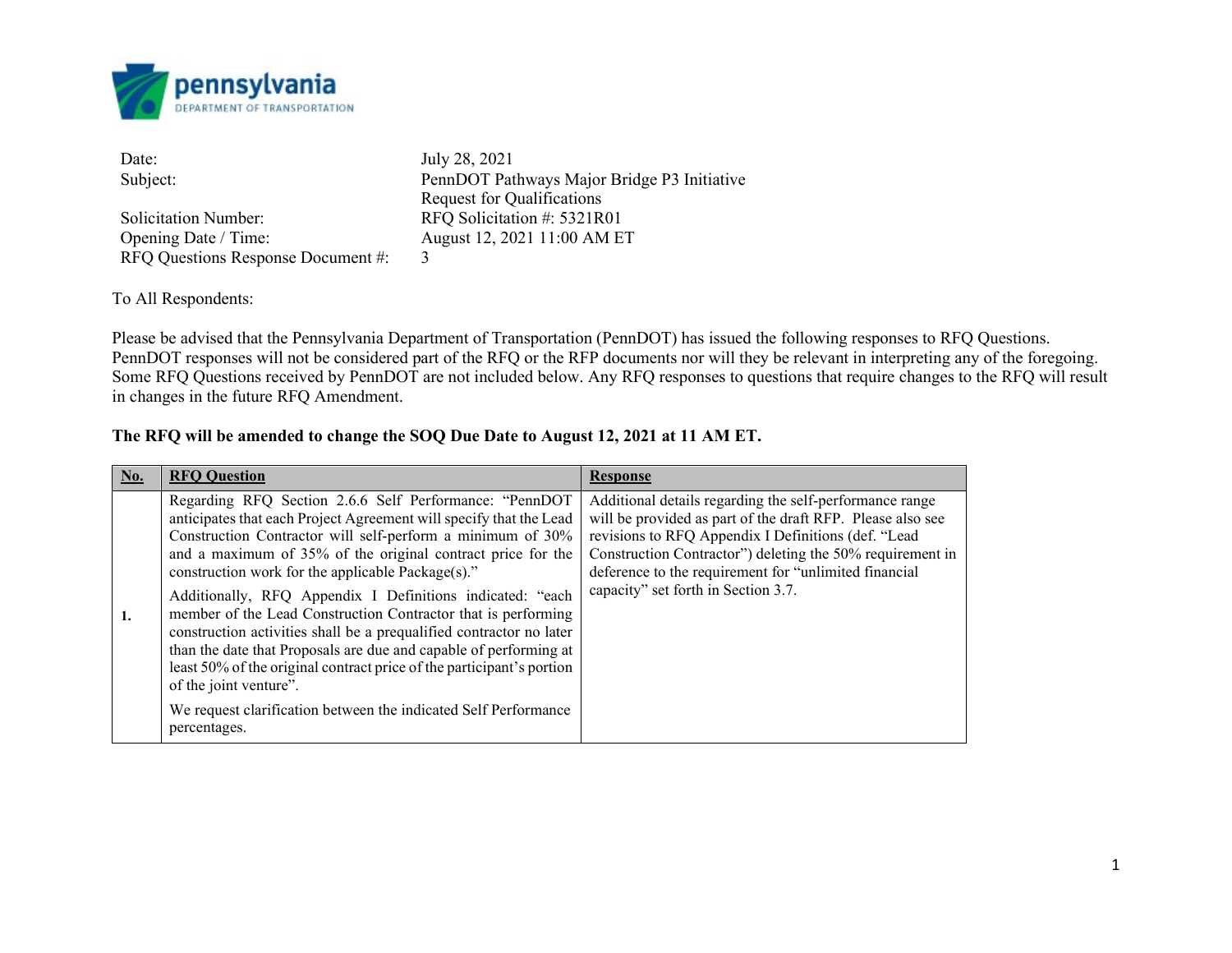

| Date:                              | July 28, 2021                               |
|------------------------------------|---------------------------------------------|
| Subject:                           | PennDOT Pathways Major Bridge P3 Initiative |
|                                    | <b>Request for Qualifications</b>           |
| Solicitation Number:               | RFQ Solicitation #: 5321R01                 |
| Opening Date / Time:               | August 12, 2021 11:00 AM ET                 |
| RFQ Questions Response Document #: | $\mathbf{3}$                                |

| No. | <b>RFQ Question</b>                                                                                                                                                                                                                                                                                                                                                                                                                            | <b>Response</b>                                                                                                                                                                                 |
|-----|------------------------------------------------------------------------------------------------------------------------------------------------------------------------------------------------------------------------------------------------------------------------------------------------------------------------------------------------------------------------------------------------------------------------------------------------|-------------------------------------------------------------------------------------------------------------------------------------------------------------------------------------------------|
|     | Respondent kindly requests that PennDOT clarify the term<br>"Company Participation"<br>on Form $G-4$ –<br>Technical<br>Qualifications -Maintenance.                                                                                                                                                                                                                                                                                            | As illustrated by the example provided in Form G-4,<br>"Company Participation" refers to the company's<br>participation in the total maintenance cost budgeted.                                 |
| 2.  | Does "Company Participation" in terms of money refer to the<br>company's participation in the project's equity component, or<br>does it refer to the participation in the total maintenance cost<br>budgeted?                                                                                                                                                                                                                                  |                                                                                                                                                                                                 |
|     | Section 2.4 indicates that the commitment for the Financing<br>Manager must be "Full-time upon execution of the PDA, to<br>include under the Project Agreements"                                                                                                                                                                                                                                                                               | The RFQ will be amended to modify the requirement that<br>the Key Personnel commitment for the Financing Manager<br>would extend through financial close of the last DBFM                       |
| 3.  | Given that the Qualifications requested of the Financing Manager<br>focus on project finance, we anticipate that the Financing<br>Manager will be committed full time to the Project during the<br>predevelopment phase until financial close of the last package.<br>We believe it is important to show this role on the organizational<br>chart for the predevelopment phase.                                                                | package.                                                                                                                                                                                        |
|     | Could PennDOT modify the requirement that the key personnel<br>commitment for the Financing Manager to be "Full-time upon<br>execution of the PDA, until financial close of the last package"?                                                                                                                                                                                                                                                 |                                                                                                                                                                                                 |
| 4.  | Instructions included in Form C, Form H-4, and Appendix 2<br>Section 3.9 (Financial Statements) do not distinguish submittal<br>requirements for a Major Team Member that is an incorporated<br>or unincorporated joint venture, other than for Equity Members.<br>Can PennDOT clarify if members of a joint venture acting as<br>Lead Construction Contractor should submit separate copies of<br>Form C, Form H-4, and Financial Statements? | The RFQ will be amended to clarify that members of a<br>joint venture acting as Lead Construction Contractor<br>should submit separate copies of Form C, Form H-4, and<br>Financial Statements. |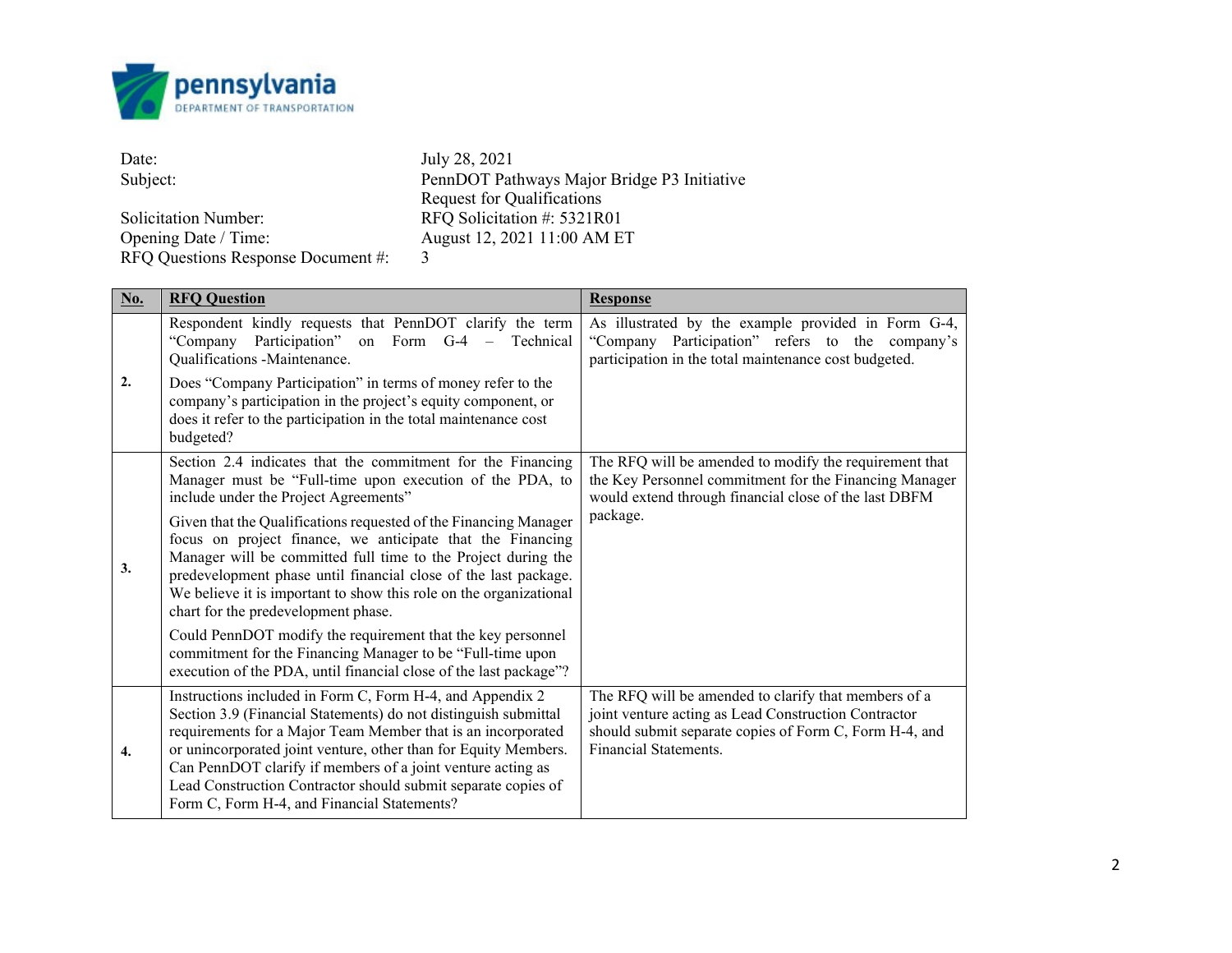

| Date:                              | July 28, 2021                               |
|------------------------------------|---------------------------------------------|
| Subject:                           | PennDOT Pathways Major Bridge P3 Initiative |
|                                    | <b>Request for Qualifications</b>           |
| <b>Solicitation Number:</b>        | RFQ Solicitation #: 5321R01                 |
| Opening Date / Time:               | August 12, 2021 11:00 AM ET                 |
| RFQ Questions Response Document #: | $\mathbf{3}$                                |

| <b>No.</b> | <b>RFQ Question</b>                                                                                                                                                                                                                                                                                                                                                                                                                                                                                                                                                                                                                                                                                                                                                                                                                                                                                                                                                                                                                                                                                                                    | <b>Response</b>                                                                                                                                                                                                                                                                                                                                                  |
|------------|----------------------------------------------------------------------------------------------------------------------------------------------------------------------------------------------------------------------------------------------------------------------------------------------------------------------------------------------------------------------------------------------------------------------------------------------------------------------------------------------------------------------------------------------------------------------------------------------------------------------------------------------------------------------------------------------------------------------------------------------------------------------------------------------------------------------------------------------------------------------------------------------------------------------------------------------------------------------------------------------------------------------------------------------------------------------------------------------------------------------------------------|------------------------------------------------------------------------------------------------------------------------------------------------------------------------------------------------------------------------------------------------------------------------------------------------------------------------------------------------------------------|
| 5.         | Form G-2 instructions state "List no more than five projects for<br>each of the Lead Construction Contractor and each of its<br>Nominated Subcontractors on Form G-2" If the Lead<br>Construction Contractor is a joint venture between two firms,<br>should Respondents include five projects for each of the JV<br>members (so 10 projects total for the Lead Construction<br>Contractor) or five projects total for the Lead Construction<br>Contractor entity, regardless of whether a JV or not?                                                                                                                                                                                                                                                                                                                                                                                                                                                                                                                                                                                                                                  | The RFQ will be amended to clarify that, if the Lead<br>Construction Contractor is a joint venture between two or<br>more firms, the Respondent must provide no more than the<br>maximum five projects for the Lead Construction<br>Contractor as a whole, with a minimum of one project<br>reference for each of the firms represented in the joint<br>venture. |
| 6.         | Thank you for the clarification contained in the response to RFQ<br>Questions dated July 14th that prequalification of Lead<br>Construction Contractors is not required for the submission of<br>the Statement of Qualifications. Upon further review of the<br>prequalification requirements and the intended scope of the<br>PDA, it is clear that prequalification to perform structure "S"<br>and "T" work types or as a "General Highway Contractor" may<br>be applicable to the work that will be performed under one or<br>more DBFM Project Agreements but is not applicable to the<br>pre-development work that will be done under the PDA.<br>Considering the nature of the pre-development work, the<br>flexibility that may exist to have different contractors perform<br>some or all work for different packages, and the time and<br>process required for prequalification, we request that the<br>prequalification requirement be included in the PDA as a<br>prerequisite to financial close and NTP under the Project<br>Agreements but not be a requirement for submission of a<br>Proposal in response to the RFP. | No change will be made in the RFQ, noting that the<br>definition of Lead Construction Contractor has been<br>edited, (see revisions to RFQ Appendix I Definitions).                                                                                                                                                                                              |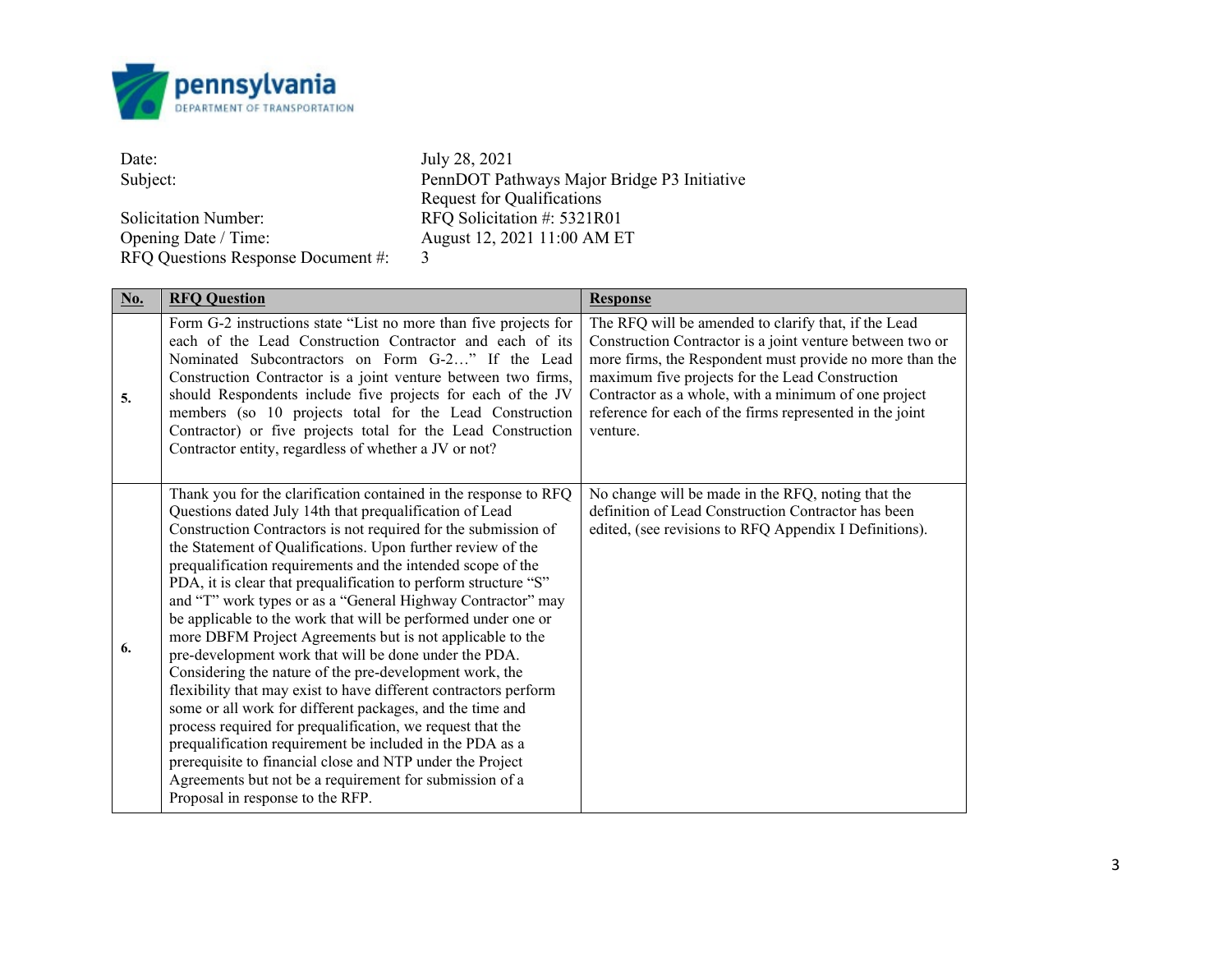

| Date:                              | July 28, 2021                               |
|------------------------------------|---------------------------------------------|
| Subject:                           | PennDOT Pathways Major Bridge P3 Initiative |
|                                    | <b>Request for Qualifications</b>           |
| <b>Solicitation Number:</b>        | RFQ Solicitation #: 5321R01                 |
| Opening Date / Time:               | August 12, 2021 11:00 AM ET                 |
| RFQ Questions Response Document #: | 3                                           |

| No. | <b>RFQ Question</b>                                                                                                                                                                                                                                                                                                                                                                                                                                                                                                                                                                                                                                                                                                              | <b>Response</b>                                                                                                                                                         |
|-----|----------------------------------------------------------------------------------------------------------------------------------------------------------------------------------------------------------------------------------------------------------------------------------------------------------------------------------------------------------------------------------------------------------------------------------------------------------------------------------------------------------------------------------------------------------------------------------------------------------------------------------------------------------------------------------------------------------------------------------|-------------------------------------------------------------------------------------------------------------------------------------------------------------------------|
| 7.  | In Design-Build projects such as this, the Design Manager (DM)<br>is typically one of the required Key Personnel and his/her<br>experience is essential for many critical aspects of the project:<br>designing to the owner's budget, streamlining design review<br>processes, stakeholder integration, design innovations and<br>alternative technical concepts, value engineering, application of<br>best practices from relevant experience with state specifications,<br>and many others. Please consider including the DM as a<br>required key personnel position and expand evaluation scoring<br>accordingly to include this position. This approach also ensures<br>that the team that has been established is complete. | No change will be made in the RFQ.                                                                                                                                      |
| 8.  | In order to better define our team and to demonstrate capability<br>and experience as defined in section 5.4.1, please confirm it is<br>acceptable to include "value-added personnel" in addition to the<br>required Volume 2, Technical, Part B, 2.3 Key Personnel<br>Qualifications. We propose for this to be completed utilizing<br>Forms F-1 and F-2.                                                                                                                                                                                                                                                                                                                                                                       | No change will be made in the RFQ.                                                                                                                                      |
| 9.  | Can PennDOT confirm that the intention is to shortlist to an<br>industry standard three Respondents. The level of effort by both<br>Respondents and PennDOT during the RFP will be substantial.<br>Limiting this to three, ensures that PennDOT's overall<br>procurement schedule and process is more achievable.                                                                                                                                                                                                                                                                                                                                                                                                                | It is expected that the size of the shortlist will align with<br>current industry practices, but PennDOT reserves the right<br>not to specify or commit to a number.    |
| 10. | Please clarify whether in the last paragraph of 5.4.1 (a), the<br>reference to "design experience and capability" is intended to<br>refer to "development experience and capability"?                                                                                                                                                                                                                                                                                                                                                                                                                                                                                                                                            | The RFQ will be amended to clarify that the reference to<br>"design experience and capability" in 5.4.1 (a) should refer<br>to "development experience and capability." |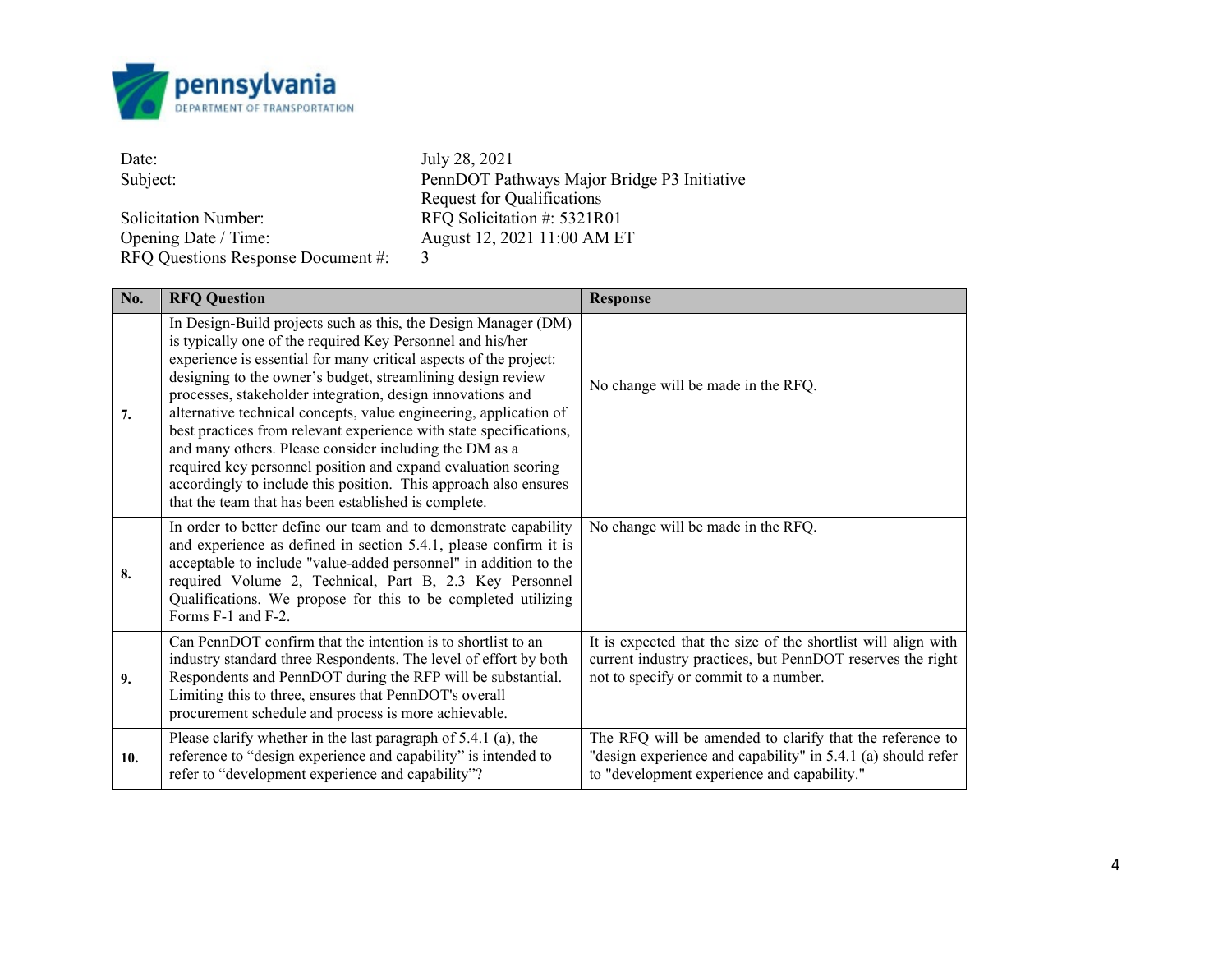

| Date:                              | July 28, 2021                               |
|------------------------------------|---------------------------------------------|
| Subject:                           | PennDOT Pathways Major Bridge P3 Initiative |
|                                    | <b>Request for Qualifications</b>           |
| <b>Solicitation Number:</b>        | RFQ Solicitation #: 5321R01                 |
| Opening Date / Time:               | August 12, 2021 11:00 AM ET                 |
| RFQ Questions Response Document #: | 3                                           |

| No. | <b>RFQ Question</b>                                                                                                                                                                                                                                                                                                                                                                                                                                                                                                                                                                                                                                                                                                                                                                                                                                                                                 | <b>Response</b>                                                                                                                                              |
|-----|-----------------------------------------------------------------------------------------------------------------------------------------------------------------------------------------------------------------------------------------------------------------------------------------------------------------------------------------------------------------------------------------------------------------------------------------------------------------------------------------------------------------------------------------------------------------------------------------------------------------------------------------------------------------------------------------------------------------------------------------------------------------------------------------------------------------------------------------------------------------------------------------------------|--------------------------------------------------------------------------------------------------------------------------------------------------------------|
| 11. | With respect to Section 5.5, Form G-1, Form H-1, and Form H-<br>2, please amend the provision to the following: For Equity<br>Members, experience of affiliates may be included if a direct or<br>indirect common parent entity is a Financially Responsible<br>Party for that Equity Member or if the Equity Member is an<br>investment fund (or direct or indirect subsidiary of one or more<br>investment fund $(s)$ , the experience of the investment manager<br>that provides investment management services to the investment<br>$fund(s)$ may be included. Please note that it is common for an<br>organization's investment funds to be related through a common<br>investment manager, which provides investment advice and<br>similar services to the investment funds, while having separate<br>general partners. Making this change allows for this structure<br>which is very common. | The RFQ will be amended to permit experience of the<br>investment manager for Equity Members in Forms G-1,<br>Form H-1, and Form H-2.                        |
| 12. | Please clarify whether the acknowledgement and agreement of<br>joint and several liability applies only to design build joint<br>ventures, as such are legally defined and is not intended to<br>conflict with a typical non-recourse P3 project finance structure.                                                                                                                                                                                                                                                                                                                                                                                                                                                                                                                                                                                                                                 | RFQ Section 1.2 of Appendix 2 (Legal Structure) will be<br>amended to clarify the requirements for joint and several<br>liability of the Development Entity. |
| 13. | Please amend the threshold for disclosure of names of<br>shareholders of the Equity Member to 25% holders (rather than<br>15% holders).                                                                                                                                                                                                                                                                                                                                                                                                                                                                                                                                                                                                                                                                                                                                                             | The RFQ will be amended to change the threshold for<br>disclosure of names of shareholders of the Equity Member<br>to 25% holders (rather than 15% holders). |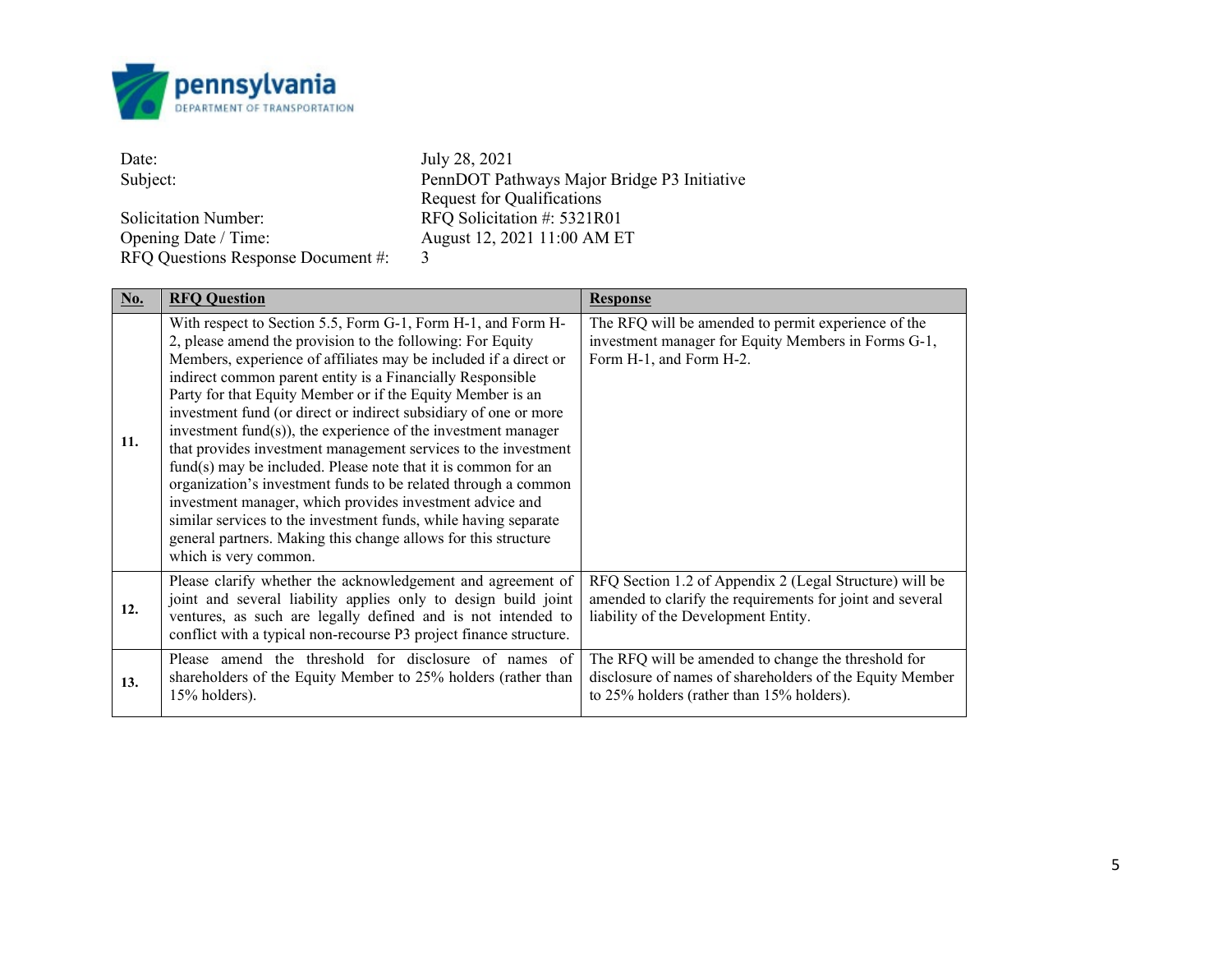

| Date:                              | July 28, 2021                               |
|------------------------------------|---------------------------------------------|
| Subject:                           | PennDOT Pathways Major Bridge P3 Initiative |
|                                    | <b>Request for Qualifications</b>           |
| <b>Solicitation Number:</b>        | RFQ Solicitation #: 5321R01                 |
| Opening Date / Time:               | August 12, 2021 11:00 AM ET                 |
| RFQ Questions Response Document #: | 3                                           |

| No. | <b>RFQ Question</b>                                                                                                                                                                                                                                                                                                                                                                                                                                                                                                                                               | <b>Response</b>                                                                                                                                              |
|-----|-------------------------------------------------------------------------------------------------------------------------------------------------------------------------------------------------------------------------------------------------------------------------------------------------------------------------------------------------------------------------------------------------------------------------------------------------------------------------------------------------------------------------------------------------------------------|--------------------------------------------------------------------------------------------------------------------------------------------------------------|
| 14. | Please provide that the organizational chart showing the<br>ultimate beneficial owner of the investment fund and each of<br>Affiliate of the investment fund be limited to Affiliates involved<br>in financing, managing or controlling the Equity Member and<br>limit disclosure of ultimate beneficial owners to those holding<br>25% or more of the equity of the Equity Member. This would<br>cover the relevant entities and provide PennDOT with<br>information on beneficial ownership that is appropriate during<br>this stage of the project we believe. | The RFQ will be amended to change the threshold for<br>disclosure of names of shareholders of the Equity Member<br>to 25% holders (rather than 15% holders). |
| 15. | The table for Form G-1 has a column labeled "PROJECT"<br>COST." Does this column correspond to Capital Costs<br>(development and construction) or Total Project Life Costs (all<br>construction, operations, maintenance, and lifecycle).                                                                                                                                                                                                                                                                                                                         | Please see footnote 2 in Form G-1 for the meaning of<br>Project Cost for this table.                                                                         |
| 16. | Please confirm the subsection page limits outlined will remain<br>the same despite the removal of the 80 page limit.                                                                                                                                                                                                                                                                                                                                                                                                                                              | Yes, the subsection limits outlined in the RFQ will remain<br>the same despite the removal of the 80 page limit.                                             |
| 17. | Construction companies often execute work under one or more<br>affiliates based on state level considerations which may include<br>state registration and labor considerations. Please amend the RFI<br>to allow for construction experience by North American<br>affiliates to be included.                                                                                                                                                                                                                                                                      | No change will be made to the RFQ.                                                                                                                           |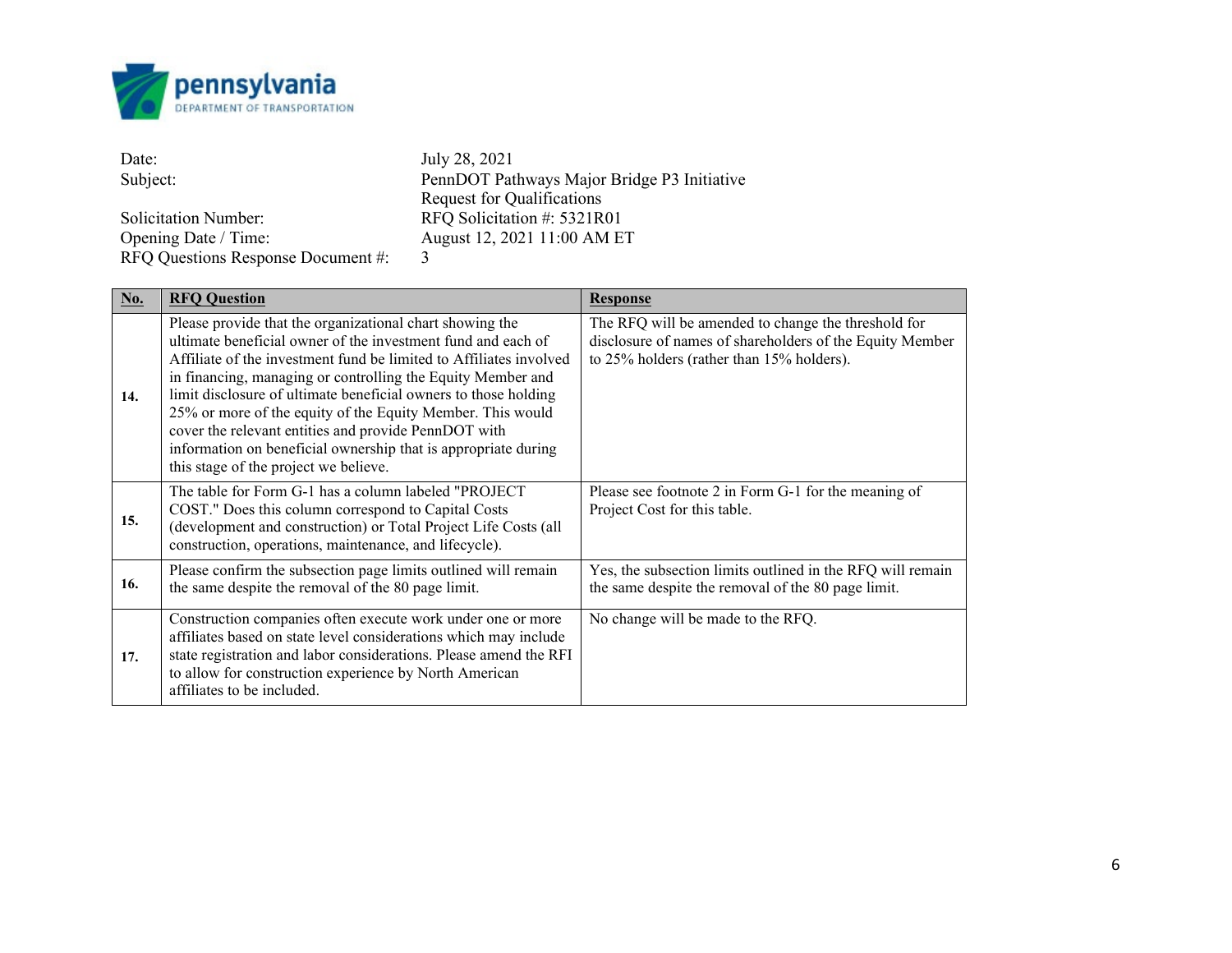

| Date:                              | July 28, 2021                               |
|------------------------------------|---------------------------------------------|
| Subject:                           | PennDOT Pathways Major Bridge P3 Initiative |
|                                    | <b>Request for Qualifications</b>           |
| <b>Solicitation Number:</b>        | RFQ Solicitation #: 5321R01                 |
| Opening Date / Time:               | August 12, 2021 11:00 AM ET                 |
| RFQ Questions Response Document #: | 3                                           |

| No. | <b>RFQ Question</b>                                                                                                                                                                                                                                                                                                                                                                                                                                        | <b>Response</b>                                                                                                                                  |
|-----|------------------------------------------------------------------------------------------------------------------------------------------------------------------------------------------------------------------------------------------------------------------------------------------------------------------------------------------------------------------------------------------------------------------------------------------------------------|--------------------------------------------------------------------------------------------------------------------------------------------------|
| 18. | In RFI Response #2 from July 14th PennDOT stated the intent<br>to provide a location where Respondents would answer the<br>Evaluation Criteria in 5.4.3 Project Development Understanding<br>and Approach and a page limit of 5 pages. Please confirm<br>PennDOT will also provide the appropriate locations in Volume<br>2 to answer 5.4.1 Technical Experience and Capability and in<br>Volume 3 to answer 5.4.2 Investment and Financing<br>Experience. | The submittal requirements that PennDOT will evaluate<br>using the evaluation criteria in 5.4.1 and 5.4.2 are already<br>outlined in Appendix 2. |
|     | The definition precludes the IQF role from entities affiliated with<br>the Development Entity, or Lead Construction Contractor.                                                                                                                                                                                                                                                                                                                            | No change will be made to the RFQ.                                                                                                               |
| 19. | However, our IQF provider has an affiliation with a minority<br>equity member $(10\%)$ and the IQF would have no role in the<br>Design-Build team.                                                                                                                                                                                                                                                                                                         |                                                                                                                                                  |
|     | We respectfully request PennDOT consider modifying the<br>definition to allow an affiliate of a minority development entity<br>to serve in the IQF role if the appropriate firewalls were<br>implemented to confirm complete independence.                                                                                                                                                                                                                 |                                                                                                                                                  |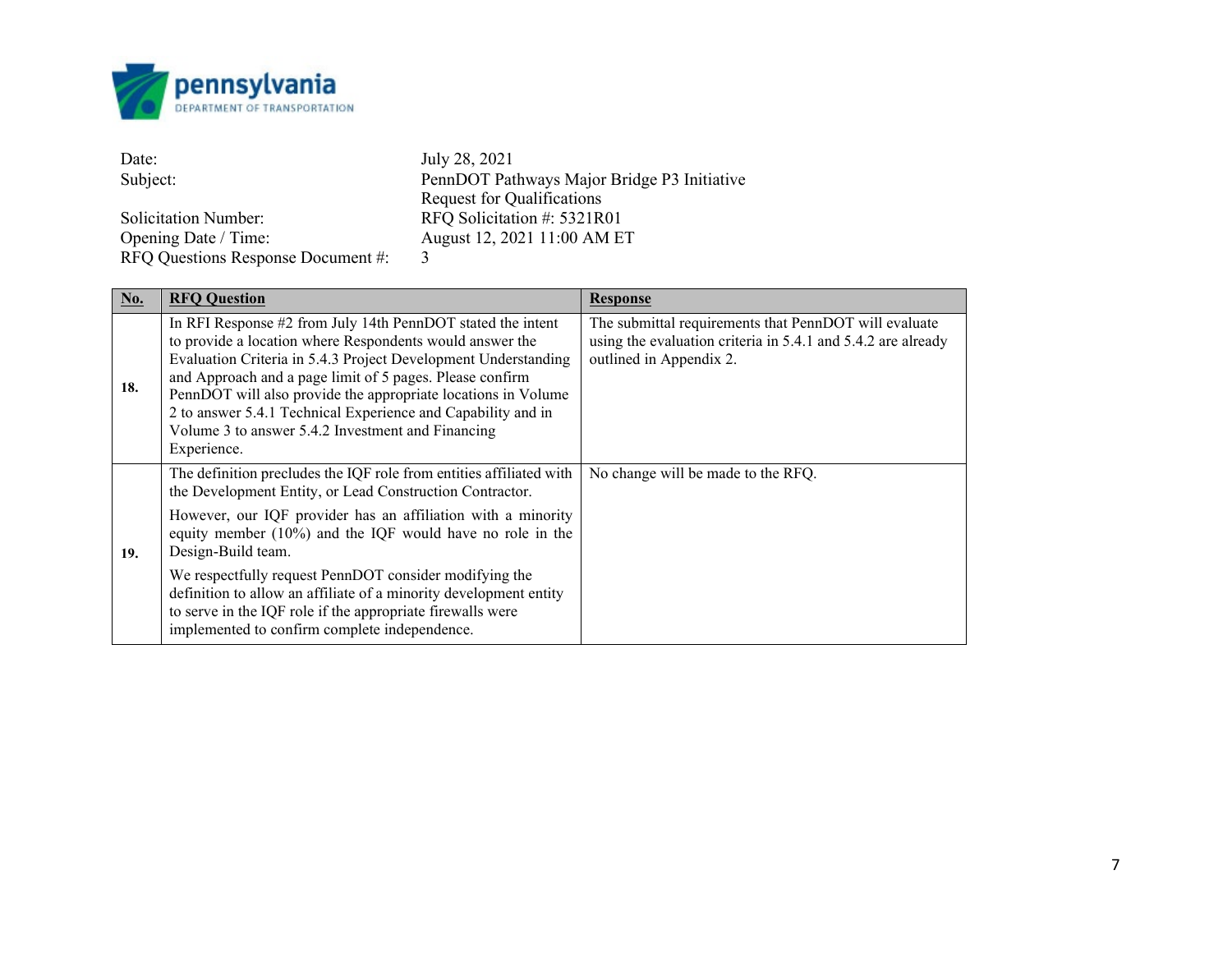

| Date:                              | July 28, 2021                               |
|------------------------------------|---------------------------------------------|
| Subject:                           | PennDOT Pathways Major Bridge P3 Initiative |
|                                    | Request for Qualifications                  |
| <b>Solicitation Number:</b>        | RFQ Solicitation #: 5321R01                 |
| Opening Date / Time:               | August 12, 2021 11:00 AM ET                 |
| RFQ Questions Response Document #: |                                             |

| No. | <b>RFQ Question</b>                                                                                                                                                                                                                                                                                                                                                                               | <b>Response</b>                                                                                                                   |
|-----|---------------------------------------------------------------------------------------------------------------------------------------------------------------------------------------------------------------------------------------------------------------------------------------------------------------------------------------------------------------------------------------------------|-----------------------------------------------------------------------------------------------------------------------------------|
|     | From the description of duties and responsibilities of the IQF, it<br>is not indicted to whom the IQF will be reporting; the<br>Development Entity or PennDOT.                                                                                                                                                                                                                                    | Additional details about the roles and responsibilities of<br>the IQF will be provided in the draft RFP.                          |
| 20. | "duties and responsibilities will generally involve quality<br>assurance functions and will include review of submittals,<br>construction activities, processes, procedures or other products by<br>experienced and independent staff to provide assurance of<br>contractual compliance and achievement of established quality<br>standards including performing certain testing and inspection." |                                                                                                                                   |
|     | Please confirm whether PennDOT's intent is for the IQF to<br>report to the Development Entity or bypass the private partner<br>and report directly to PennDOT.                                                                                                                                                                                                                                    |                                                                                                                                   |
|     | We note that the definition of "Major Team Member" in<br>Appendix 1 does not include Maintenance firm, and further, that<br>"Maintenance firm" is not defined.                                                                                                                                                                                                                                    | No change will be made to the RFQ.                                                                                                |
| 21. | We also note on Form G-4 instructions for Maintenance Projects,<br>experience is limited to "any Major Team Member".                                                                                                                                                                                                                                                                              |                                                                                                                                   |
|     | This significantly complicates completion of Form G-4.                                                                                                                                                                                                                                                                                                                                            |                                                                                                                                   |
|     | We request the definition of "Major Team Member" be revised<br>to include "Maintenance Firm" or similar.                                                                                                                                                                                                                                                                                          |                                                                                                                                   |
| 22. | There appears to be a typo on the form. Please confirm that the<br>first Key Person on the table in question 5 on the second page<br>should be "Design-Build Project Manager" rather than "Project<br>Manager".                                                                                                                                                                                   | The RFQ will be amended to clarify that the Key Person in<br>the table within Form G-7 should be Design-Build Project<br>Manager. |